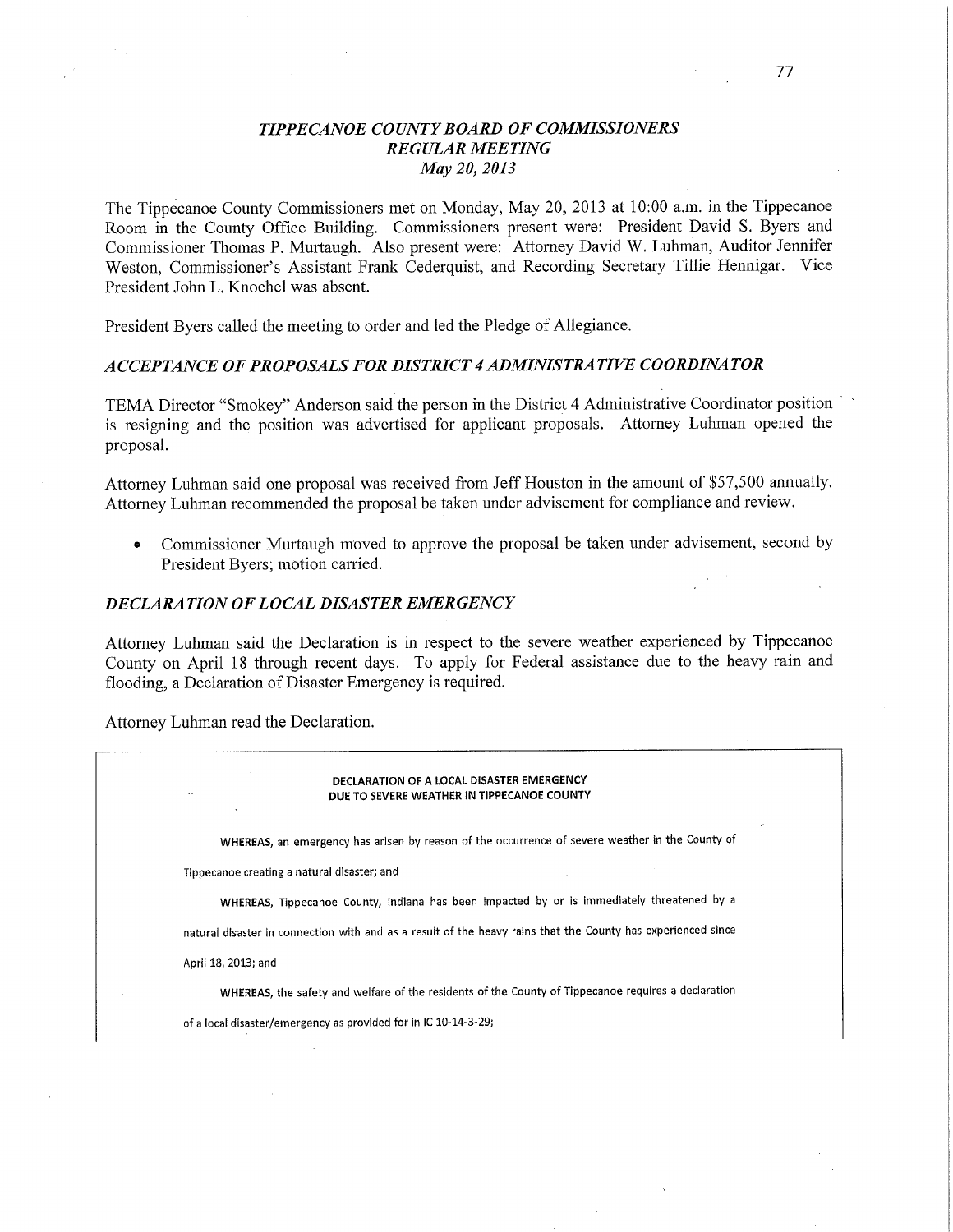**NOW, THEREFORE, actlng** under **and by** virtue **of the** power **and** authority **vested in the Board of Commissioners of the** County **of Tlppecanoe; and pursuant to Indiana Code** 10-14-3 **and** Title III, **Chapter 32 of I the Tippecanoe** County Code, **the-Tlppecanoe** County Board **of Commlssloners declares** that **a** local **dlsaster emergency** exlsts **In the** county **and** that **we** hereby Invoke **and declare those portions of the Indiana Code**  which are applicable to the conditions and have caused the issuance of this proclamation, to be in full force **and effect In the** county **for the exerclse of all necessary** emergency authority **for protection of the** llves **and property of the people of Tippecanoe** County **and the restoration of local** government **with a minimum of lnterruptlon.** 

**IT Is HEREBY ORDERED** that a **qodlng Emergency exl'sts In the** County **of Tippecanoe and the powers**  avallable **to us** pursuant **to** Indiana **Code 10-14-3 and Title m, Chapter 32 of the Tippecanoe** County **Code are**   $h$ ereby *invoked*; and

**IT IS FURTHER** ORDERED **that the County of Tippecanoe Emergency Operations Ptan ls** hereby **actlvated authorlzlng the furnlshlng of aid and activating all** respofise **and** recovery **aspects of said** plan.

**IT IS FURTHER ORDERED that all publlc offices and employees of Tippecanoe** County **are hereby**  directed to exercise the utmost diligence in the discharge of duties required of them for the duration of the **emergency and in execution of emergency laws, regulations and directives-state and local.** 

**l+ IS' FURTHER ORDERED** that **all cltlzens are** called upon **and directed to** comply with **necessary emergency measures, to be cooperative with public officials and dlsaster servlces forces In execfitlng emergency operatlons plans, an}! to obey and comply with the** lawful **directions of** properly **Identified officers.** 

**IT IS FURTHER ORDERED that all operating forces** will **direct** thelr **communicatlons and requests for asslstance and operations directly to the Tippecanoe County Emergency Management Operatlng Center.** 

**[THts DECLARATION by** Davld **Byers, as President of the Board of Commissioners and principal executive officer of the** County **of Tlppecanoe, and** pursuaht **to Indiana Code** 10-14—3 **and** Title III, **Chapter 32**  of the Tippecanoe County Code is to be effective as of  $(0.15 \text{ g} \text{M})$ , on the  $20^{4}$  day of May, 2013, and shall not continue for more than seven (7) days from the effective date, unless renewed by the Board of Commissioners **of the County of Tlppecanoe.]** 

Attorney Luhman said with **the** adoption **of the** Declaration, **the** County **can** apply **for** available emergency **aid in** respect **to the** April flooding.

**0** Commissioner Murtaugh moved **to** adopt **the** Declaration **of** Local Disaster Emergency **as**  presented, second **by** President Byers; motion carried.

### *- APPROVAL* **OF** *MINUTES*

**0** Commissioner Murtaugh moved **to** approve **the** minutes **of the** regular meeting held **May 6,** 2013, second **by** Commissioner Knochel; motion carried.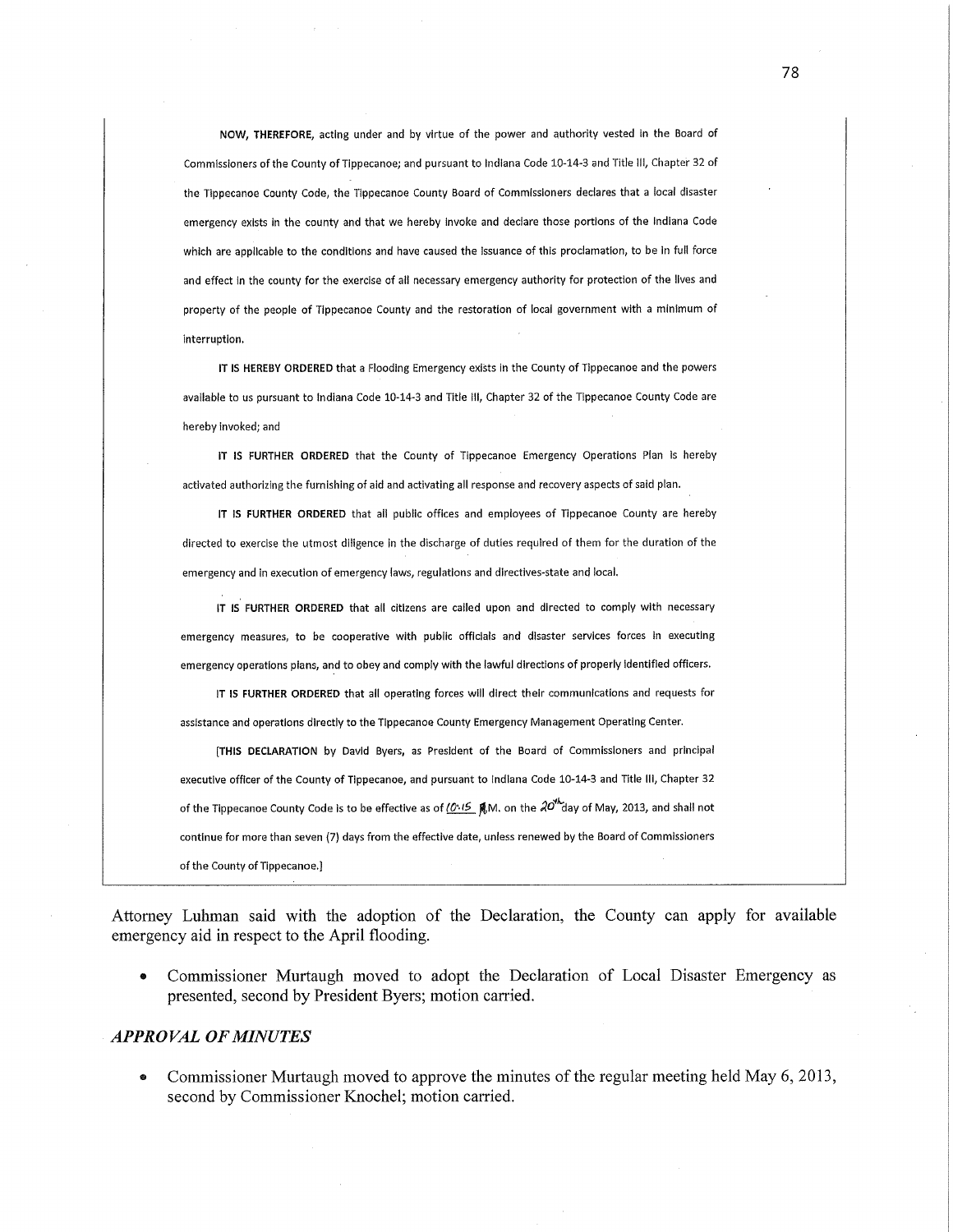## *PRESENTATION* OF *ACCOUNT S PAYABLE VOUCHERS*

Commissioner Murtaugh moved to approve the accounts payable vouchers for May 8, 9, 10, 16, 17, and 20, 2013 as submitted Without exception, second by President Murtaugh; motion carried.

# *HIGHWAY* – Opal Kuhl **Petition** for the **Vacation** of **Unimproved Street** and **Alleys** in the Town of **Americus**

Highway Director Kuhl presented a petition for vacation of unimproved streets and alleys in Americus. Through the past year, the highway department has been working on cleaning up areas that were platted but never constructed. The petition will be followed by a published notice, followed by a public hearing at the June Commissioner meeting.

0. Commissioner Murtaugh moved to accept the petition for the vacation of unimproved streets and alleys in the town of Americus as presented and set a public hearing for the June 17, 2013 Commissioner meeting at 10:00 a.m., second by President Byers; motion carried.

## **Petition** for the **Vacation** of **County Road** 800 **North located** between the **East** Right;of—Way line of County **Road 1000 EaSt'and** the **West Right-of-Way** line of **State Road** 25

Director Kuhl presented a petition for vacation of a portion of County Road 800 North, which was cut off by the Hoosier Heartland project. There are no homes on the section of road; one side is farmland, the other is wooded. The petition will be followed by a published notice, followed by a public hearing at the June Commissioner meeting.

**0** Commissioner Murtaugh moved to accept the petition for the vacation of County Road 800 North as presented and set a public hearing for the June 17, 2013 Commissioner meeting at 10:00 a.m., second by President Byers; motion carried.

## **Bridge** #63 **Project — Award** Bid and **Approve** Bid **Bond**

Director Kuhl recommended the acceptance of the low bid and bid bond from Rieth-Riley for Bridge #63 in the amount of \$259,684.54. The original budget for the project was \$300,000; \$130,000 was added to reach the anticipated estimate. The Kieth—Riley bid is lower than bids received last year for a partial repair.

**0** Commissioner Murtaugh moved to approve the bid from Kieth-Riley in the amount of \$259,684.54 for Bridge #63 as presented, second by President Byers; motion carried.

#### **Tandem Axle** Dump **Trucks — Award** Bid and **Approve** Bid Bond

Director Kuhl said the bid for the tandem axle dump trucks was accepted at the last meeting but the State form was not included and needs signatures. Attorney Luhman said no further approval was necessary; they may sign the forms.

## **Agreement** for Design **Services** Amendment No. 3 *—* **Lindberg Road from McCormick Road** to **Klondike Road from Strand Associates, Inc.**

Director Kuhl presented an agreement with Strand Associates for additional design services. The agreement is amendment number 3 for the project on Lindberg Road from McCormick Road to Klondike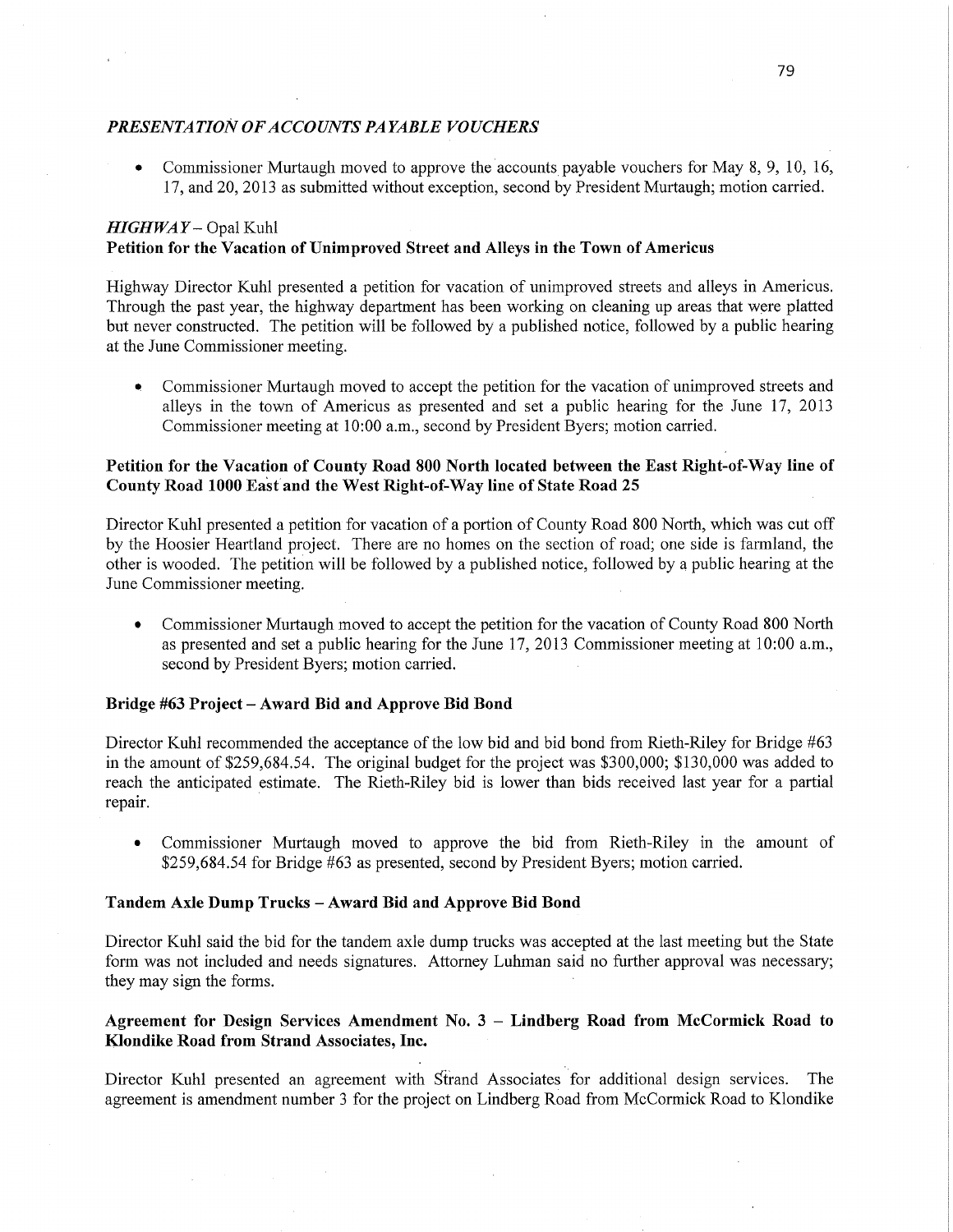Road in the amount of \$26,000. The County is working with West Lafayette since a portion of the area will be annexed; West Lafayette will share in the cost for Cumberland, Klondike, and Lindberg Roads.

**0** Commissioner Murtaugh moved to approve the agreement for design services with Strand Associates in the amount of \$26,000 as presented, second by President Byers; motion **camied.** 

# Continuation **Certificate from Mulberry Cooperative Telephone Co., Inc.** in the **amount** of **\$5,000**  .to **work** in all **County Right-of—Way**

Director Kuhl said the Continuation Certificate from Mulberry Cooperative Telephone is for work in the right-of-way in the amount of \$5,000.

**0** Commissioner Murtaugh moved to approve the Continuation Certificate from Mulberry Cooperative Telephone as presented, second by President Byers; motion carried.

### Highway **Garage Summer** Hours

Director Kuhl announced the garage started summer hours on May 6. The employees at the Highway garage work from 6:00 a.m. to 4:30 p.m. through approximately October 1.

# $MITS - Dave Sturgeon$ **Reimbursement Policy for Tablet Computers**

**MITS** CIO Sturgeon presented the reimbursement policy for tablet computers, saying it is partial reimbursement for elected officials, department heads, and deputies. The policy encourages the use of the devices While avoiding the need for the County to license the device. The policy applies to exemp<sup>t</sup> employees only, allowing reimbursement of the lesser of \$300.00 or two thirds (2/3) of the cost once every three (3) years. Funding will come from the **MITS** budget.

Commissioner Murtaugh said the policy was discussed and recommended for approval at the **MITS**  Advisory Board meeting. It was modeled after Hamilton County's policy and he spoke with one of the Commissioners from Hamilton County who said it is working well.

Commissioner Murtaugh read a portion of the policy that states: *"reimbursement will* be *considered* for *only Elected Oflicials, their Chief Deputies,* and *Departments Heads* who are *classified* as *"exempt" from*  the *Fair Labor Standards Act".* He said an additional statement was added by the County Attorney reading *"eligible employees must certify that they have purchased* and are *using* an *eligible device* in *connection with their duties* as *a County employee* ". The effective date is July 1, 2013.

**0** Commissioner Murtaugh moved to approve the reimbursement policy for tablet computers, second by President Byers; motion carried.

### *CARY HOME/Y OUTH* SER *VICES* — Rebecca Humphrey **Indiana Criminal Justice Institute Grant Administration Agreement**

Cary Home Director Humphrey requested approval of an agreement with Caruthers and Associates for training, funded through a Community Corrections grant. The representative from Caruthers and Associates came last year and provided supervisory training. The representative has been invited to return due to her expertise in diversity and cultural awareness training; items which were noted on site assessments as needing additional training.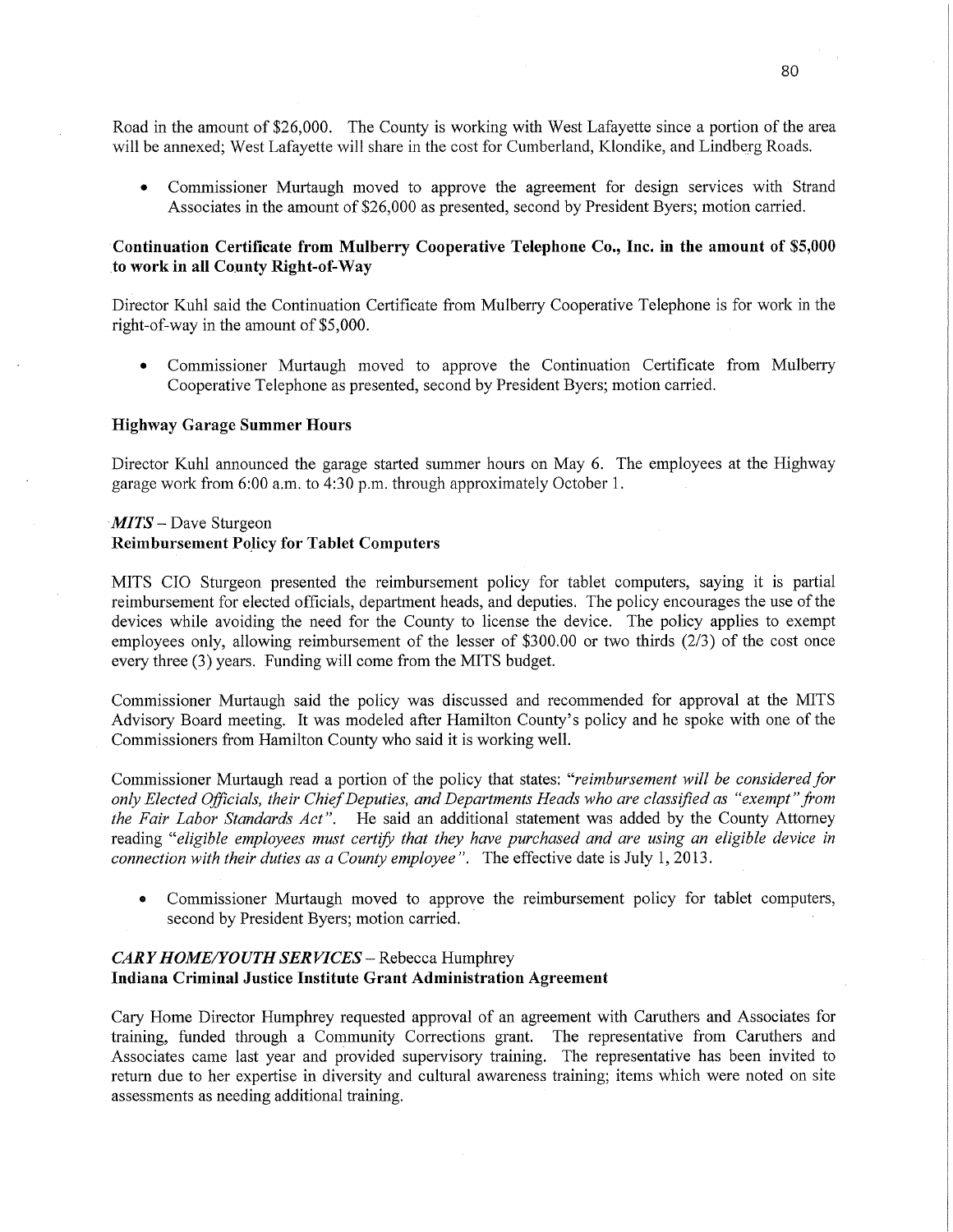**0** Commissioner Murtaugh moved to approve the Indiana Criminal Justice Institute Grant Administration Agreement for Department of Corrections as presented, second by President Byers; motion carried.

### $UNFINISHED/NEW BUSINESS$

Roberta Crabtree from the Extension Office introduced and welcomed new employee Lindsey Myers as the 4-H Educator. Lindsey is a ten year 4-H member from Hamilton County.

President Byers reminded everyone of the Red Cross Fish Fry scheduled for June 7<sup>th</sup> at the Fairgrounds. Tickets can be purchased from the Commissioners.

In the absence of Ron Cripe, Human Resources Coordinator Shirley Mennen spoke regarding the sponsorship agreement for Paint the Town Purple. The agreement was approved; however a luminary ceremony scheduled for Wednesday, May 22 was not presented with the agreement.

**0** Commissioner Murfaugh moved to approve the luminary ceremony as <sup>a</sup>part of the Paint the Town Purple event at the Courthouse on Wednesday, May 22, 2013, second by President Byers; motion carried.

Auditor Weston presented **a handout** of Compensation Estimates to assist with salary recommendations as the Commissioners prepare for the 2014 budget.

| <b>Preliminary Compensation Estimates for 2014 Budget</b>                         |            |           |          |           |           |  |
|-----------------------------------------------------------------------------------|------------|-----------|----------|-----------|-----------|--|
|                                                                                   |            |           | Soc Sec  | PERF      |           |  |
|                                                                                   |            | Wages     | 7.65%    | 11.20%    | Total     |  |
| Per each 1%                                                                       |            | \$246,991 | \$18,895 | \$27,663  | \$293,549 |  |
| PERF from 10% to 11.2%                                                            |            |           |          | \$283,980 | \$283,980 |  |
| Total increase over 2013 Budget                                                   |            | \$246,991 | \$18,895 | \$311,643 | \$577,529 |  |
| General Fund (83%)                                                                |            | \$205,003 | \$15,683 | \$258,664 | \$479,350 |  |
| All other funds (17%)                                                             |            | \$41.988  | \$3.212  | \$52,979  | \$98,179  |  |
|                                                                                   |            |           |          |           |           |  |
| Each 1% change by Classification:                                                 | % of total |           |          |           |           |  |
| COMOT (Clerical, Office, Machinery)                                               | 20.8%      | 51,472    | 3,938    | 5,765     | 61,175    |  |
| PAT (Professional, Administrative, Technological)                                 | 18.8%      | 46,325    | 3,544    | 5,188     | 55,057    |  |
| POLE (Police Officer, Law Enforcement)                                            | 14.4%      | 35,590    | 2,723    | 3,986     | 42.299    |  |
| LTC (Labor, Trades, Crafts)                                                       | 11.4%      | 28,175    | 2,155    | 3,156     | 33,486    |  |
| SO (Special Occupation)                                                           | 8.3%       | 20,496    | 1,568    | 2,296     | 24,360    |  |
| <b>EXEC (Executive)</b>                                                           | 1.9%       | 4,629     | 354      | 518       | 5.501     |  |
| Deputies (Sheriff - Merit)                                                        | 9.9%       | 24,368    | 1.864    | 2,729     | 28,961    |  |
| <b>Elected &amp; Chief Deputies</b>                                               | 4.2%       | 10,286    | 787      | 1,152     | 12,225    |  |
| Probation, per State Schedule*                                                    | 5.2%       | 12,921    | 988      | 1,447     | 15,356    |  |
| DPA's (Prosecutor)                                                                | 5.2%       | 12,729    | 974      | 1,426     | 15,129    |  |
| Total All Charts                                                                  | 40.        | \$246.991 | \$18,895 | \$27,663  | \$293,549 |  |
| *State Schedule not yet available                                                 |            |           |          |           |           |  |
| Notes:                                                                            |            |           |          |           |           |  |
| 2008/2009 Study fully funded 2013                                                 |            |           |          |           |           |  |
| 2014 Estimates do not consider longevity increases; also do not consider turnover |            |           |          |           |           |  |
| 2014 Estimates do not include WIC or Community Corrections                        |            |           |          |           |           |  |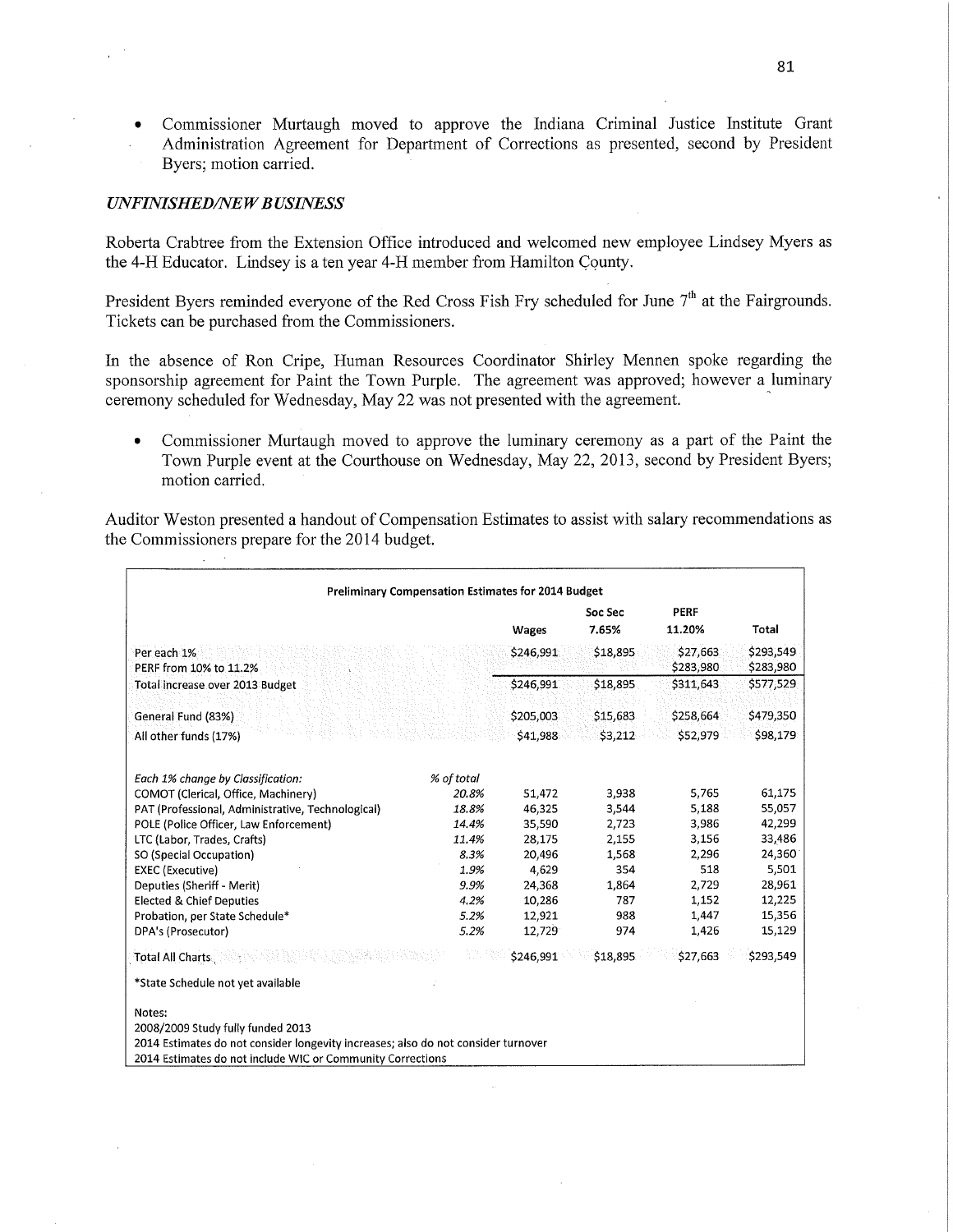Having completed the 2008-2009 compensation study, Auditor Weston looked at an incremental 1% increase. For each 1%, the wages are \$246,991; with corresponding Social Security and PERF. PERF is increasing from 10% to 11.2%, totaling nearly \$284,000 on current salaries. The total increase of \$577,529 includes all funds with the exception of Community Corrections and WIC as they are on a different fiscal year

The most employees and cost is associated with the COMOT **chart.** Auditor Weston noted the Probation schedule set by the State is not yet available; however, a 1% increase is included on the chart. The estimates do not consider longevity increases or turnover. She asked for recommendations at the next meeting, June 3, in order to get the salary statements out to departments. Signed salary statements are due to the Commissioners by July 1.

## *REPORTS* ON *FILE*

The following reports will be on file in the Commissioner's office.

Public Library Clerk of the Circuit Court

#### *DISTRICT 4 ADMINISTRATIVE COORDINA* TOR *PROPOSAL*

TEMA Director Anderson returned to the meeting after reviewing the proposal for District 4 Administrative Coordinator. The proposal meets the requirements and he recommended the contract be approved, pending Attorney review. The proposal was for a 12 month period and funds are available for 15 months.

**0** Commissioner Murtaugh moved to accept the proposal, subject to review by Attorney Luhman, second by President Byers; motion carried.

### *PUBLIC COMMENT*

As there were no public comments, Commissioner Murtaugh moved to adjourn.

Meeting adjourned at 10:30 am.

### BOARD OF COMMISSIONERS OF THE COUNTY OF TIPPECANOE

 $\overline{\text{David S}}$ . Bvers. President

 $\overline{m}$  L. Knochel, Vice President

Wm<del>arton</del>

 $P$ homas P. Murtaugh, Member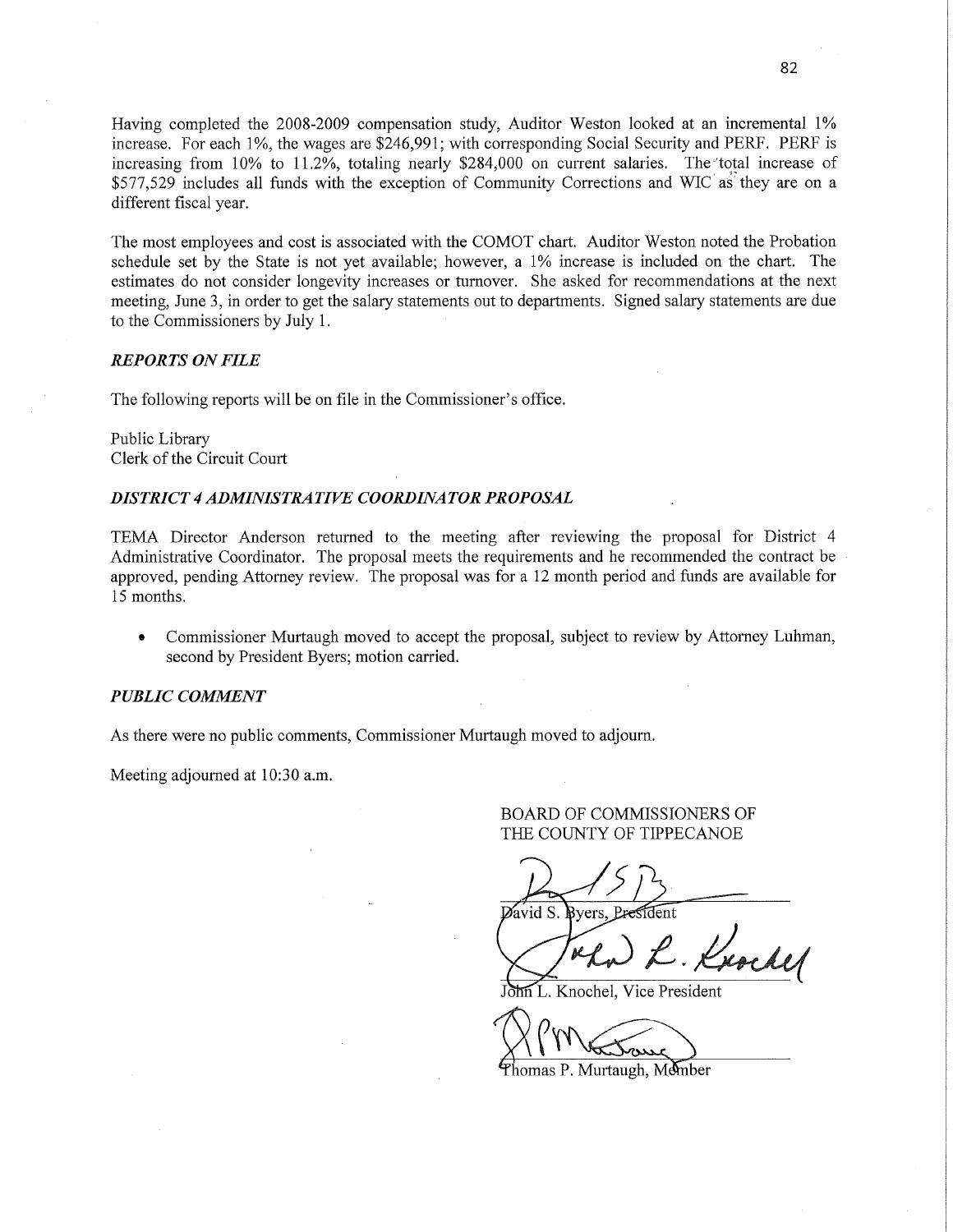lester  $06/03/2013$ Jennifer Weston, Auditor

 $/th$